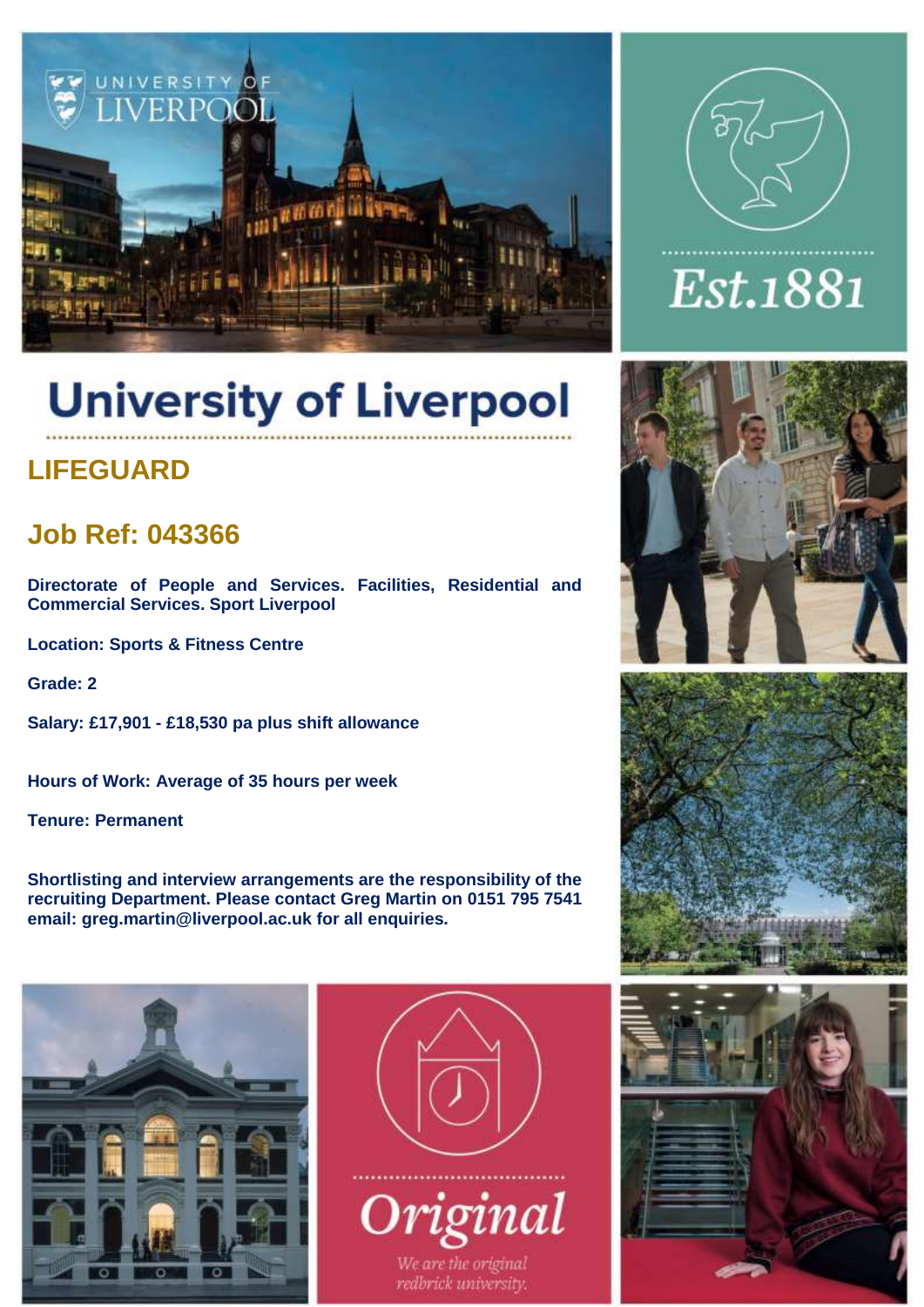









At the forefromt of<br>innovation and discovery.



**Nobel Laureates** Associated with nine Nobel Laureates.







**Investing** 

in our campus.



**Global links**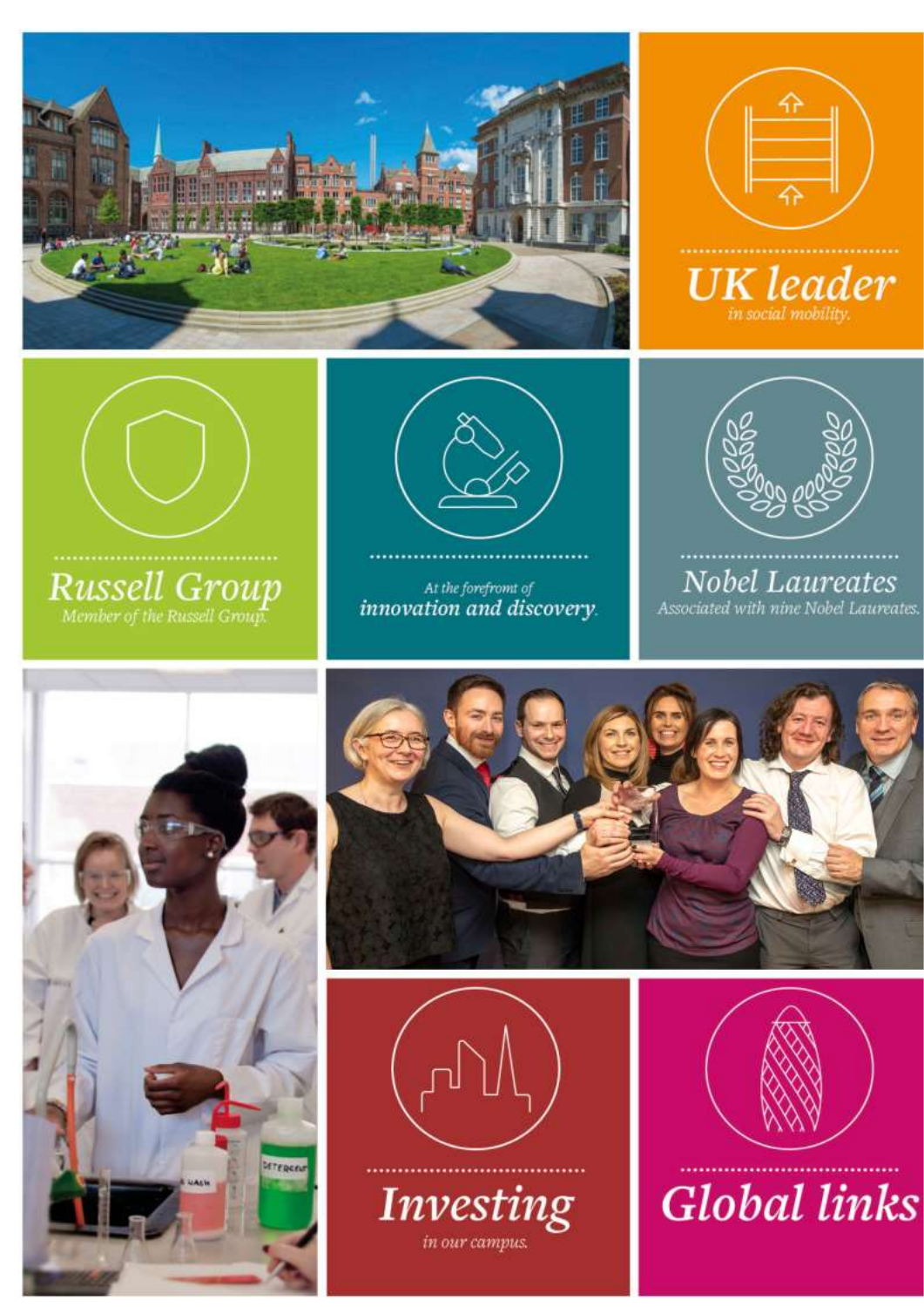





More galleries and museums than any UK city outside of London.





Birthplace of The Beatles and home to two Premier League Football clubs.



33,000 33,000 students, 7,500 of whom travel<br>from all over the world to study here.





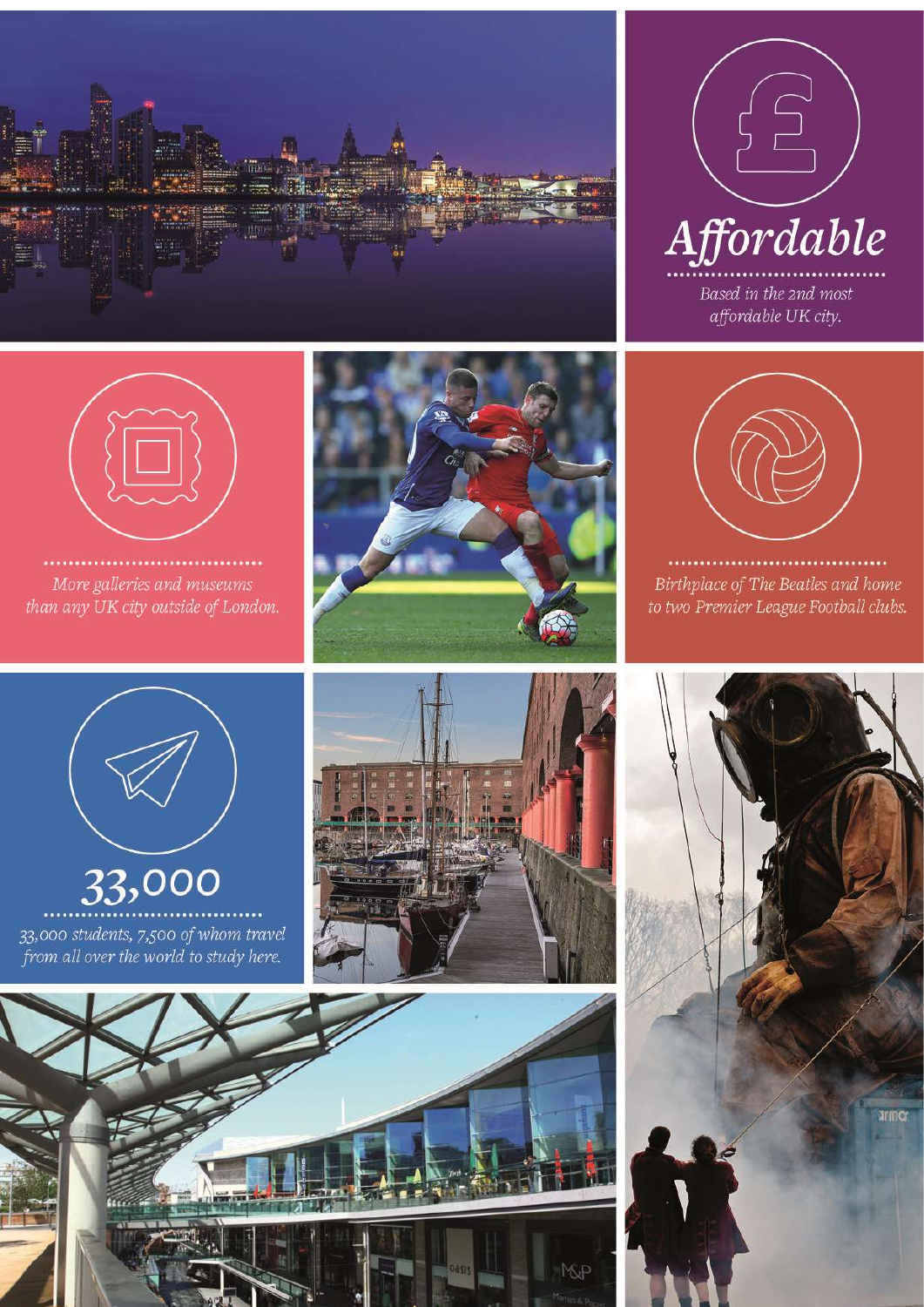

**Job Role** 



# **ROLE**

To work as part of a team to provide the highest levels of customer service for users of the University Sports & Fitness Centre, particularly in relation to the safety of bathers and the cleanliness of all areas of the building.

# **RESPONSIBILITIES**

- The provision of an effective and efficient service to all staff, students and members of the public.
- To ensure that the sports centre facilities, including the swimming pool are maintained to recognised safety standards, for customers and employees to use at all times.
- To assist customers and colleagues with enthusiasm at all times.
- To comply with all statutory and University health and safety requirements including the department's policies and procedures and to act responsibly in maintaining a safe working environment for everyone using the facility.
- To help promote the department's user policies and serve as a channel for important customer feedback as necessary.
- To follow the Normal Operating Procedures (NOP's) and Emergency Action Plan (EAP) as well as other policies and guidelines that the department may introduce from time to time.

### **DUTIES**

- To undertake specified life guarding duties as set out in the sports centre's NOP's and EAP.
- To monitor and undertake regular pool water tests, and to report any anomalies to the Supervisor.
- To set up/down equipment promptly before and after scheduled activities as required.
- To check the daily operational requirements of the building and, in liaison with the Duty Supervisor and other Sport Liverpool colleagues, ensure that all tasks are carried out to the highest possible standard.
- To ensure that all areas/equipment within the building are cleaned and maintained to the highest standard.
- To carry out regular building and equipment checks, to ensure that everything is in good and safe. working order. Complete all the necessary documentation, reporting faults or defects to a Supervisor accurately and in a timely fashion so that repairs/maintenance can be carried out as quickly as possible.
- To record and report to a Supervisor all customer enquiries and complaints citing any action taken to resolve the situation.
- To clean all areas of the sports centre and swimming pool hall, so that the department's health and hygiene standards are maintained at all times. This may include on occasions, the immediate external environment of the building.
- To provide essential cover as necessary for absent colleagues due to holidays, sickness and other unforeseen circumstances.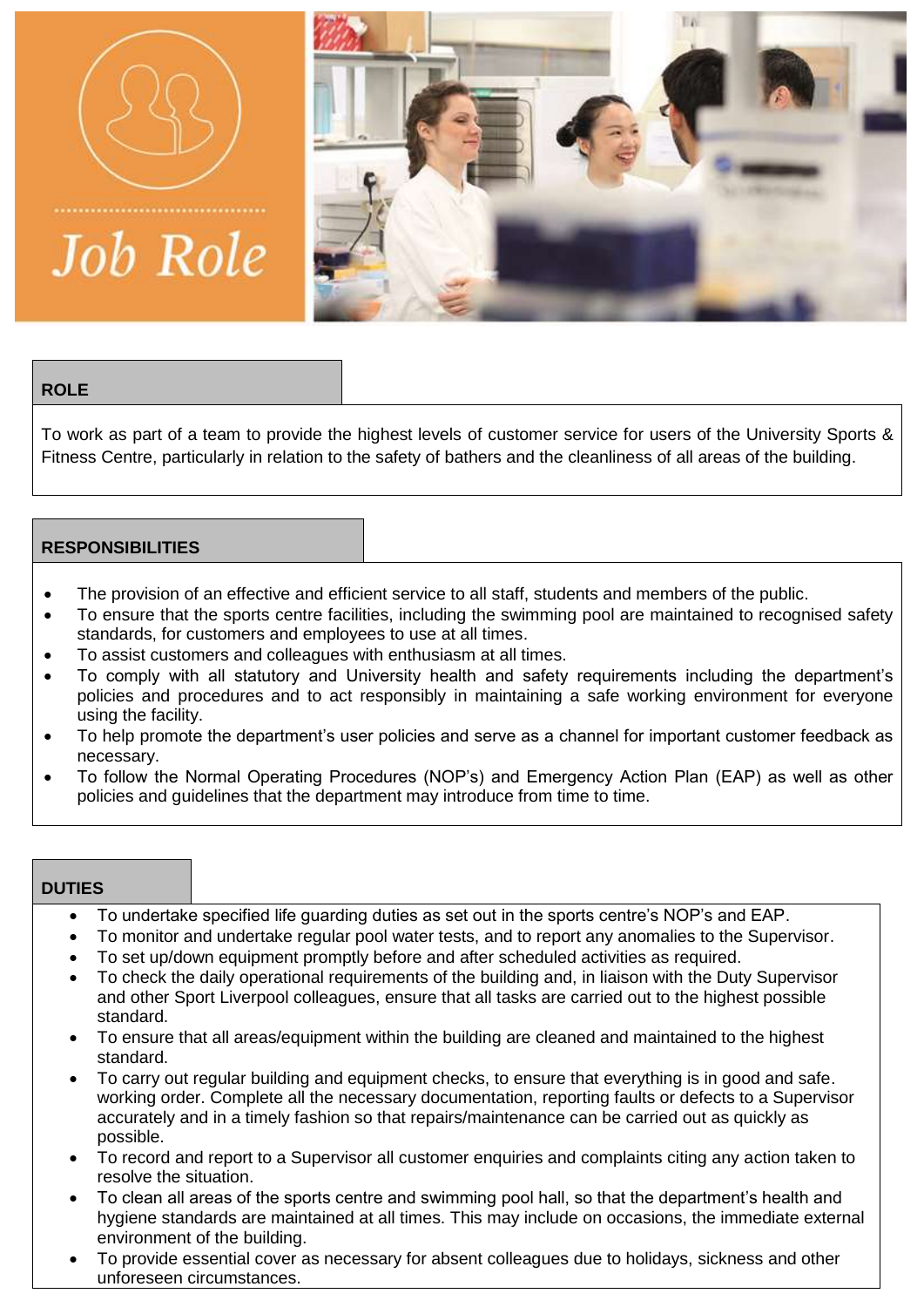- To complete all necessary documentation and processes as specified in the NOP, EAP and other departmental policies, procedures and guidelines.
- To undertake dedicated cleaning of male or female changing rooms, showers, toilets and all associated areas.
- To undertake regular NPLQ training on and off site and to update yourself with relevant developments and changes within the industry so that the department can adapt and maintain continuous improvement.
- To assist senior staff when consulted about changes and improvements to the service.
- This list is by no means exhaustive and may be reviewed from time to time due to customer demands and other constrains in consultation with all parties concerned.

# **SKILLS & KNOWLEDGE**

- Good verbal and written communication skills.
- Good knowledge of health and safety regulations relating to sports and recreation especially swimming pools.
- Ability to concentrate for long periods whilst retaining the ability to pay attention to detail.
- Ability to control individuals/crowds issuing clear concise instructions to colleagues and others as necessary.
- Ability to deal with customers in a courteous, orderly and helpful manner.
- Ability to adapt to the demands of a different working environment quickly.
- Relevant knowledge and/or expertise to work without direct/continuous reference to others.
- Good interpersonal and communication skills.

# **PERSONAL ATTRIBUTES**

- Dependable, punctual, reliable and consistently producing high quality / quantity of work.
- Ability to work shifts, and to cover for absent colleagues at short notice.
- Adaptable in work practices to improve operational performance.
- Good personal organisation, presentation, enthusiastic and positive approach.
- Ability to work in a team and on own initiative.
- Ability to undertake further training and quick to learn.
- Possession of the basic knowledge, skill and experience required for the job and the ability to use these to discharge their role effectively and efficiently.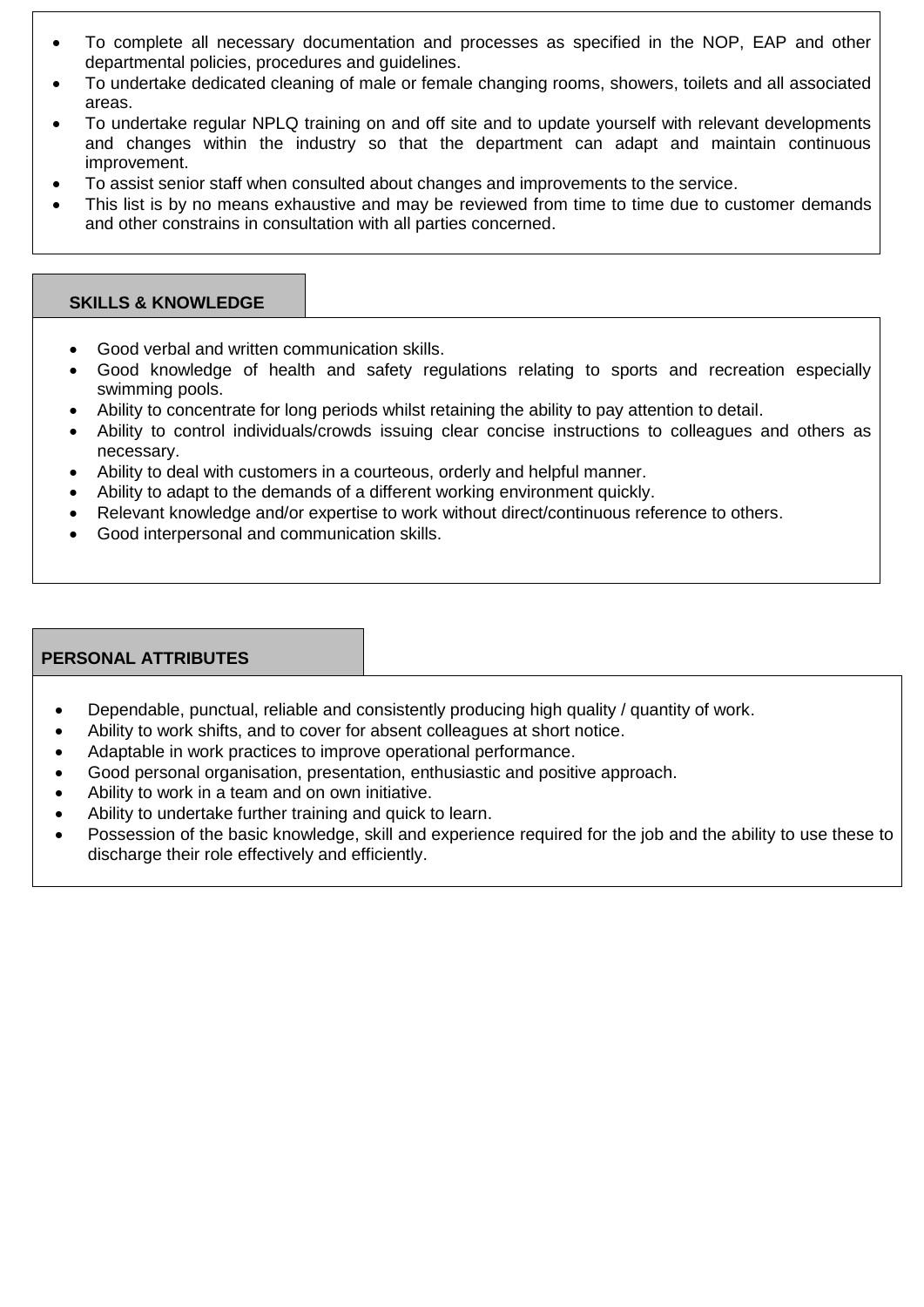# **PERSON SPECIFICATION**

# Essential Criteria | Desirable Criteria

| (Identified from – Application form, CV, Supporting Statement, Interview, References) |                                                                                                                                                         |                                                                                                 |
|---------------------------------------------------------------------------------------|---------------------------------------------------------------------------------------------------------------------------------------------------------|-------------------------------------------------------------------------------------------------|
| <b>Experience</b>                                                                     |                                                                                                                                                         |                                                                                                 |
| 1.1                                                                                   | Experience in a leisure environment or similar busy customer<br>facing role                                                                             | Relevant experience working in a swimming pool<br>within the leisure industry                   |
| 1.2                                                                                   | Cleaning experience                                                                                                                                     |                                                                                                 |
| <b>Education, Qualifications and Training</b>                                         |                                                                                                                                                         |                                                                                                 |
| 2.1                                                                                   | Current RLSS UK National Pool Lifeguard Qualification<br>(NPLQ) (For exceptional candidates - the ability to gain<br>qualification within three months) | NVQ Sports & Recreation Level II or equivalent<br>Relevant coaching qualifications / experience |
| Skills, General and Special Knowledge                                                 |                                                                                                                                                         |                                                                                                 |
| 3.1                                                                                   | Excellent knowledge of the Rules of the Swimming Pool                                                                                                   |                                                                                                 |
| 3.2                                                                                   | Knowledge of Health & Safety                                                                                                                            |                                                                                                 |
| 3.3                                                                                   | Detailed knowledge and understanding of NOP and EAP's                                                                                                   |                                                                                                 |
| 3.4                                                                                   | Good verbal and written skills                                                                                                                          |                                                                                                 |
| 3.5                                                                                   | Good interpersonal and communication skills                                                                                                             |                                                                                                 |
| 3.6                                                                                   | Good numeracy skills                                                                                                                                    |                                                                                                 |
| <b>Personal Attributes and Circumstances</b>                                          |                                                                                                                                                         |                                                                                                 |
| 4.1                                                                                   | Enthusiastic and well presented                                                                                                                         |                                                                                                 |
| 4.2                                                                                   | Professional, adaptable and flexible approach to work                                                                                                   |                                                                                                 |
| 4.3                                                                                   | Reliable and punctual                                                                                                                                   |                                                                                                 |
| 4.4                                                                                   | Ability to work in a team and on own initiative                                                                                                         |                                                                                                 |
| 4.5                                                                                   | Interest in further training and career development                                                                                                     |                                                                                                 |
| 4.6                                                                                   | Ability to work unsociable hours                                                                                                                        |                                                                                                 |
| 4.7                                                                                   | High level of drive and self-motivation                                                                                                                 |                                                                                                 |
| 4.8                                                                                   | Ability to undertake duties which include a high degree of<br>physical activity                                                                         |                                                                                                 |

# **Manual Handling**

The post involves bending, stretching and the manual handling of loads up to 15kg. A system to control the risks is in place. You will be required to complete a health questionnaire. Appointment will be subject to Occupational Health screening.

### **DBS**

As the work involves working with young people and / or vulnerable adults, you will be asked to make a Disclosure & Barring Service check.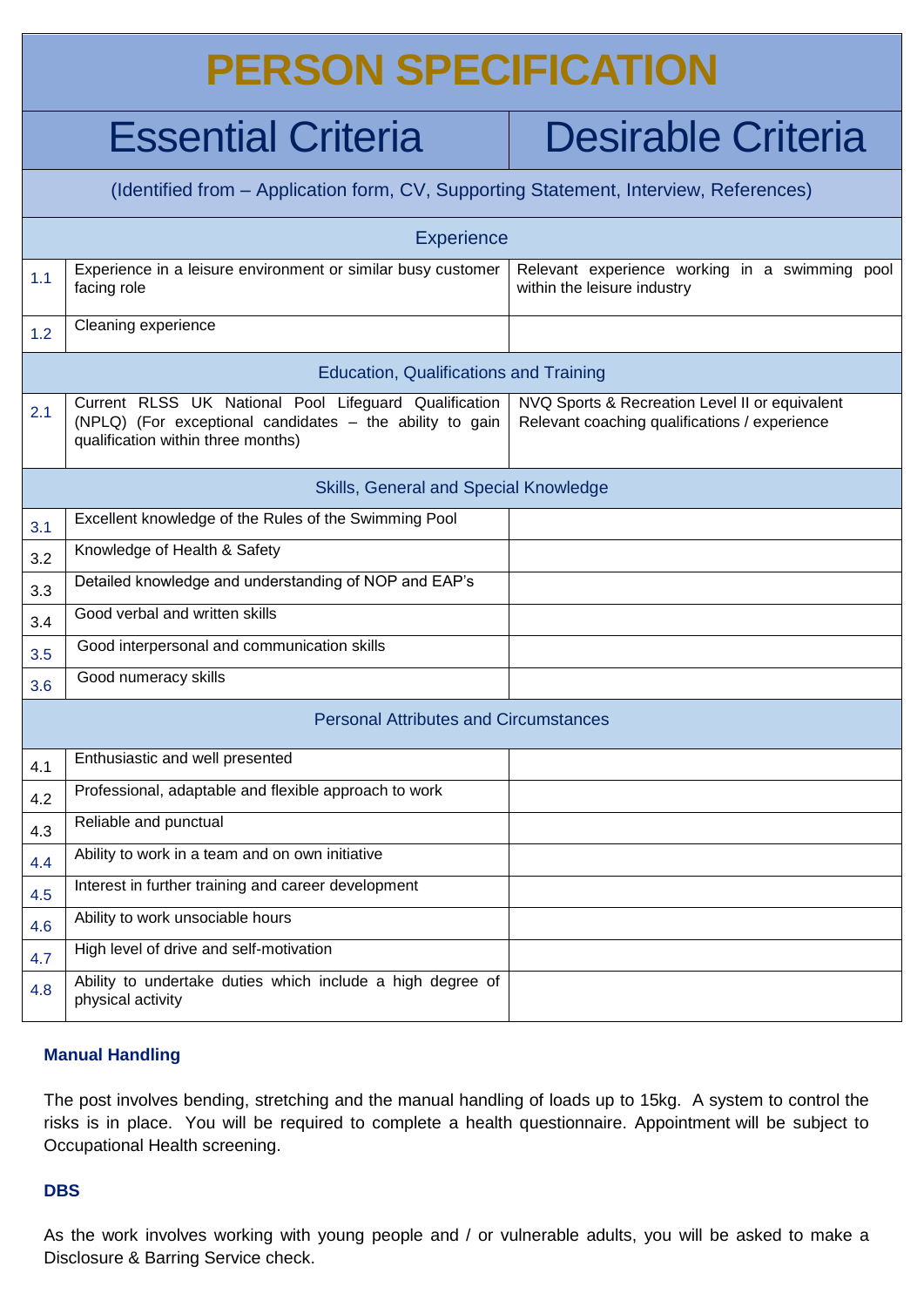

To apply for a Vacancy at the University you must register on the University of Liverpool E-Recruitment site, [https://recruit.liverpool.ac.uk](https://recruit.liverpool.ac.uk/)

If you have any queries relating to applying for a Vacancy please contact the Recruitment team by email – [Jobs@liverpool.ac.uk](mailto:Jobs@liverpool.ac.uk)

# **Acknowledging your application**

Once you have submitted your application you will receive an automatic acknowledgement. Your application can be viewed at any time in the Application History section of your E-Recruitment Account.

# **Outcome of applications**

**Vacancies at the University often attract a large number of candidates and it is not always possible to respond individually to every application. If you have not heard from the recruiting department within 6 weeks after the closing date please take it that your application has not been successful.**